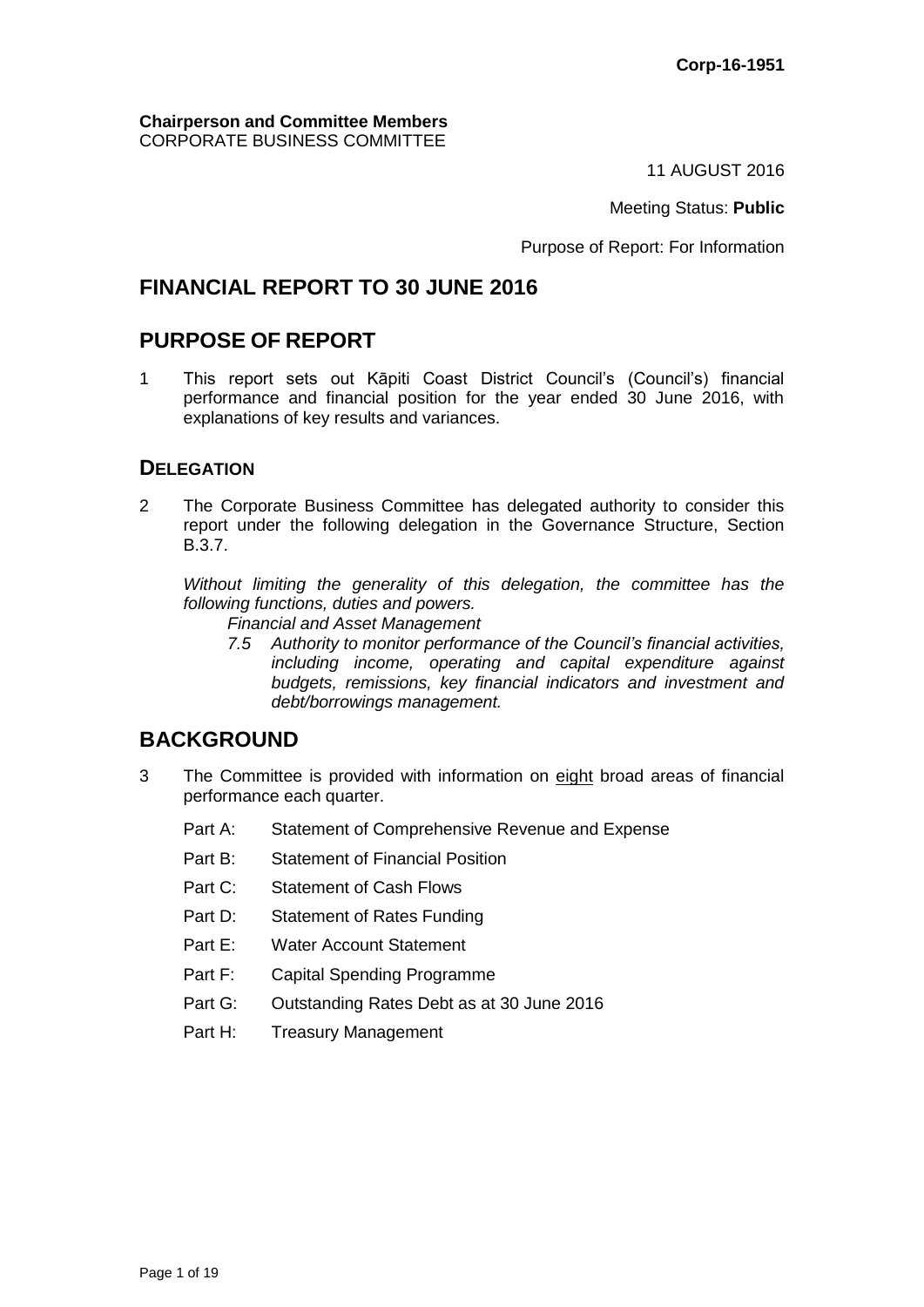# **Part A: Statement of Comprehensive Revenue and Expense**

- 4 The Statement of Comprehensive Revenue and Expense covers all of Council's revenue and expenditure for the reporting period.
- 5 The net position of revenue less expenditure provides the operating surplus or deficit for the reporting period.
- 6 The Statement of Comprehensive Revenue and Expense for the year ended 30 June 2016 is set out in Table 1, followed by an overview of the key variances to budget.

|                                                                                                                                                                                                                                                                                                                                                                                                                                                                                                                      |               | 2015/16       |          |
|----------------------------------------------------------------------------------------------------------------------------------------------------------------------------------------------------------------------------------------------------------------------------------------------------------------------------------------------------------------------------------------------------------------------------------------------------------------------------------------------------------------------|---------------|---------------|----------|
| Table 1                                                                                                                                                                                                                                                                                                                                                                                                                                                                                                              | <b>Actual</b> | <b>Budget</b> | Variance |
|                                                                                                                                                                                                                                                                                                                                                                                                                                                                                                                      | \$000         | \$000         | \$000    |
| Rates                                                                                                                                                                                                                                                                                                                                                                                                                                                                                                                | 53,780        | 53,989        | (209)    |
| Fees and Charges                                                                                                                                                                                                                                                                                                                                                                                                                                                                                                     | 8,292         | 7,558         | 734      |
| <b>Grants and Subsidies</b>                                                                                                                                                                                                                                                                                                                                                                                                                                                                                          | 3,305         | 4,277         | (972)    |
| Development and Financial Contributions Revenue                                                                                                                                                                                                                                                                                                                                                                                                                                                                      | 1,449         | 1,055         | 394      |
| <b>Other Operating Revenue</b>                                                                                                                                                                                                                                                                                                                                                                                                                                                                                       | 3,231         | 261           | 2,970    |
| Interest Income                                                                                                                                                                                                                                                                                                                                                                                                                                                                                                      | 472           | 216           | 256      |
| <b>Total Income</b>                                                                                                                                                                                                                                                                                                                                                                                                                                                                                                  | 70,529        | 67,356        | 3,173    |
|                                                                                                                                                                                                                                                                                                                                                                                                                                                                                                                      |               |               |          |
| <b>Other Operating Expense</b>                                                                                                                                                                                                                                                                                                                                                                                                                                                                                       | 47,926        | 46,124        | (1,802)  |
| Depreciation and Amortisation                                                                                                                                                                                                                                                                                                                                                                                                                                                                                        | 17,248        | 16,637        | (611)    |
| Finance Expense                                                                                                                                                                                                                                                                                                                                                                                                                                                                                                      | 8,332         | 8,116         | (216)    |
|                                                                                                                                                                                                                                                                                                                                                                                                                                                                                                                      |               |               |          |
| <b>Total Expenditure</b>                                                                                                                                                                                                                                                                                                                                                                                                                                                                                             | 73,506        | 70,877        | (2,629)  |
|                                                                                                                                                                                                                                                                                                                                                                                                                                                                                                                      |               |               |          |
| <b>Operating Surplus/ (Deficit)</b>                                                                                                                                                                                                                                                                                                                                                                                                                                                                                  | (2, 977)      | (3,521)       | 544      |
|                                                                                                                                                                                                                                                                                                                                                                                                                                                                                                                      |               |               |          |
| Revaluation of Property Plant and Equipment                                                                                                                                                                                                                                                                                                                                                                                                                                                                          | 29,894        | 20,328        | 9,566    |
| Unrealised Gain/(Loss) on Revaluation of Financial Derivatives                                                                                                                                                                                                                                                                                                                                                                                                                                                       | (9,693)       | (488)         | (9,205)  |
|                                                                                                                                                                                                                                                                                                                                                                                                                                                                                                                      |               |               |          |
| <b>Total Other Comprehensive Income and Expenditure</b>                                                                                                                                                                                                                                                                                                                                                                                                                                                              | 20,201        | 19,840        | 361      |
|                                                                                                                                                                                                                                                                                                                                                                                                                                                                                                                      |               |               |          |
| <b>Net Operating (Deficit)/Surplus</b>                                                                                                                                                                                                                                                                                                                                                                                                                                                                               | 17,224        | 16,319        | 905      |
| <u>ncial Performance Summary</u><br>Council's net operating expenditure was \$544,000 favourable to budget for the<br>year ended 30 June 2016. This was a positive result which has outperformed<br>Council's earlier expectations. The forecast as at March 2016 was to finish the<br>year \$254,000 favourable to budget.                                                                                                                                                                                          |               |               |          |
| Total revenue was \$12.74 million favourable to budget mainly due to<br>unbudgeted assets of \$2.60 million vested to the Council from subdivision<br>activity (mainly the Waikanae North Development) and the revaluation of<br>Council's water, wastewater, stormwater and flood protection assets was \$9.57<br>million higher than expected due to a significant increase in the cost of pipe<br>construction (\$ per meter) and more detailed valuations of Council's water and<br>wastewater treatment plants. |               |               |          |
| mitigated several planned<br><b>This</b><br>additional<br>revenue<br>operating<br>project<br>overspends, unbudgeted additional depreciation of \$611,000 and \$9.21 million<br>of unbudgeted unrealised losses on financial derivatives.                                                                                                                                                                                                                                                                             |               |               |          |

#### **Financial Performance Summary**

- 7 Council's net operating expenditure was \$544,000 favourable to budget for the year ended 30 June 2016. This was a positive result which has outperformed Council's earlier expectations. The forecast as at March 2016 was to finish the year \$254,000 favourable to budget.
- 8 Total revenue was \$12.74 million favourable to budget mainly due to unbudgeted assets of \$2.60 million vested to the Council from subdivision activity (mainly the Waikanae North Development) and the revaluation of Council's water, wastewater, stormwater and flood protection assets was \$9.57 million higher than expected due to a significant increase in the cost of pipe construction (\$ per meter) and more detailed valuations of Council's water and wastewater treatment plants.
- 9 This additional revenue mitigated several planned operating project overspends, unbudgeted additional depreciation of \$611,000 and \$9.21 million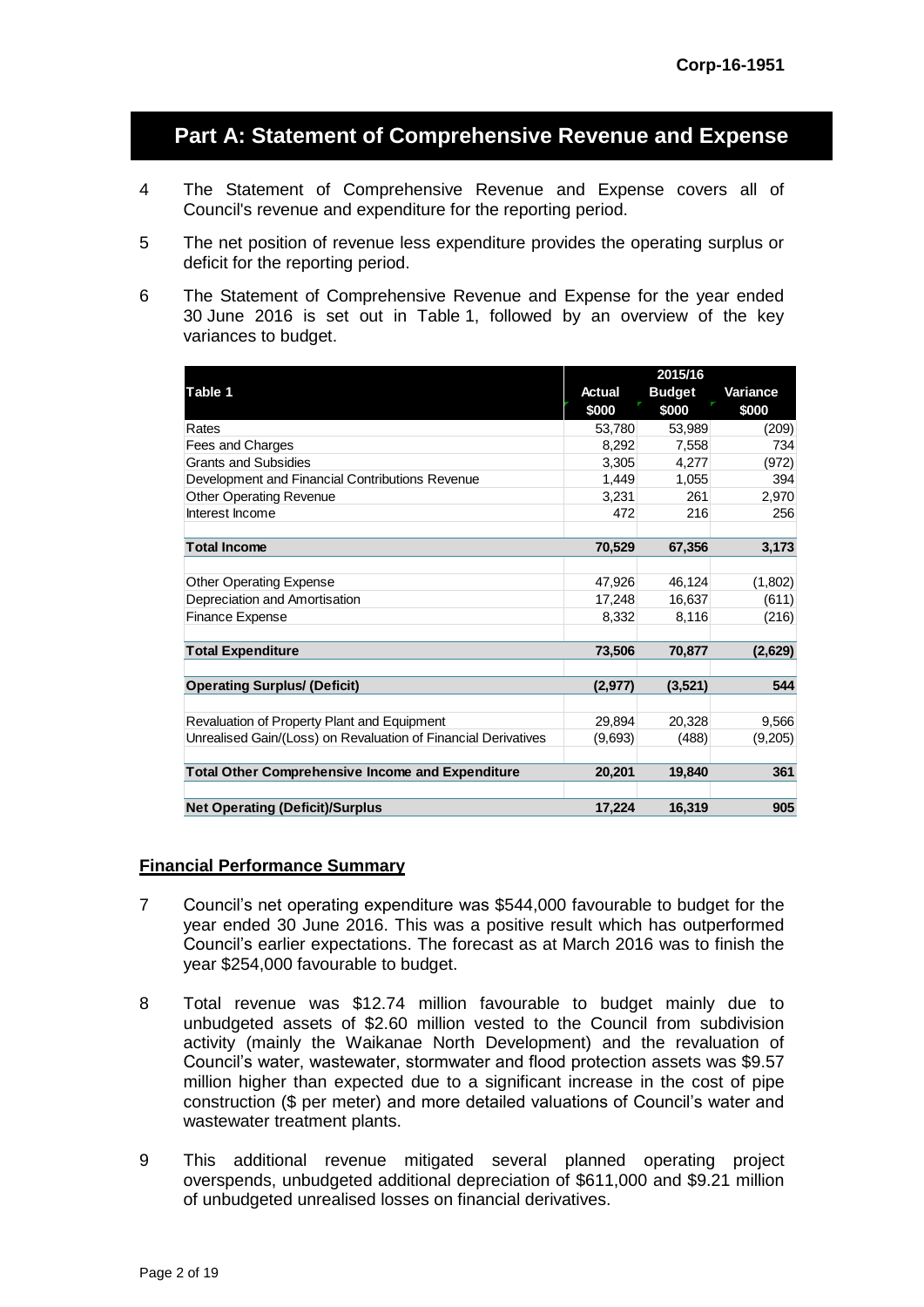- 10 An unrealised loss on revaluation of financial derivatives of \$9.69 million was due to significant interest rate reductions during the year. There is no intention to realise these fair value changes (whether gains or losses). This is recognised for accounting purposes only and does not represent a cash loss.
- 11 The total rates funding deficit for the year ended 30 June 2016 was \$880,000. This was marginally better than Council's earlier expectations (as reported in May 2016), to finish the year with a rates funding deficit of \$910,000 and was mainly due to unbudgeted additional depreciation charges.

#### **Explanation of Key Revenue Variances**

#### 12 **Rates**

| <b>Brief</b>     | Rates include all rates earned by the Council, including   |
|------------------|------------------------------------------------------------|
| Description:     | metered water rates. Rates remissions and rates billed to  |
|                  | Council owned properties are excluded.                     |
| <b>Full Year</b> | \$209,000 unfavourable to budget mainly due to less water  |
| Variance:        | rates revenue received during the year than expected. (See |
|                  | Part E: Water Account Statement).                          |

#### 13 **Fees and Charges**

| <b>Brief</b> | Fees and charges include all non-rates revenue earned by  |
|--------------|-----------------------------------------------------------|
| Description: | the Council for providing services to the Community. This |
|              | also includes fines and penalties charged.                |
| Full Year    | \$734,000 favourable to budget mainly due to additional   |
| Variance:    | building and resource consents fees of \$545,000.         |

#### 14 **Grants and Subsidies**

| <b>Brief</b><br>Description:  | Includes grants received by the Council for operating and<br>capital spending. The majority of grants revenue is received<br>from New Zealand Transport Agency (NZTA) for their share<br>of our roading maintenance and capital spending<br>programmes.                                  |
|-------------------------------|------------------------------------------------------------------------------------------------------------------------------------------------------------------------------------------------------------------------------------------------------------------------------------------|
| <b>Full Year</b><br>Variance: | \$972,000 unfavourable to budget. This is mainly due to<br>erroneously budgeting a subsidy of \$767,000 from NZTA for<br>the planned \$1.50 million road extension (200 metres)<br>between Nga Manu Nature Reserve and the link road running<br>over the expressway through to Nga Manu. |

#### 15 **Development and Financial Contributions**

| <b>Brief</b><br>Description:  | 1. Financial Contributions are levied under the Resource<br>Management Act and cover Reserves Contributions        |
|-------------------------------|--------------------------------------------------------------------------------------------------------------------|
|                               | levied on developers at the time of subdivision.                                                                   |
|                               | 2. Development Contributions are levied under the Local<br>Government Act 2002 and cover all key activities except |
|                               | Parks and Open Space and are levied on developers at<br>the time of subdivision.                                   |
| <b>Full Year</b><br>Variance: | \$394,000 favourable to budget due to increased subdivision<br>and building activity during the year.              |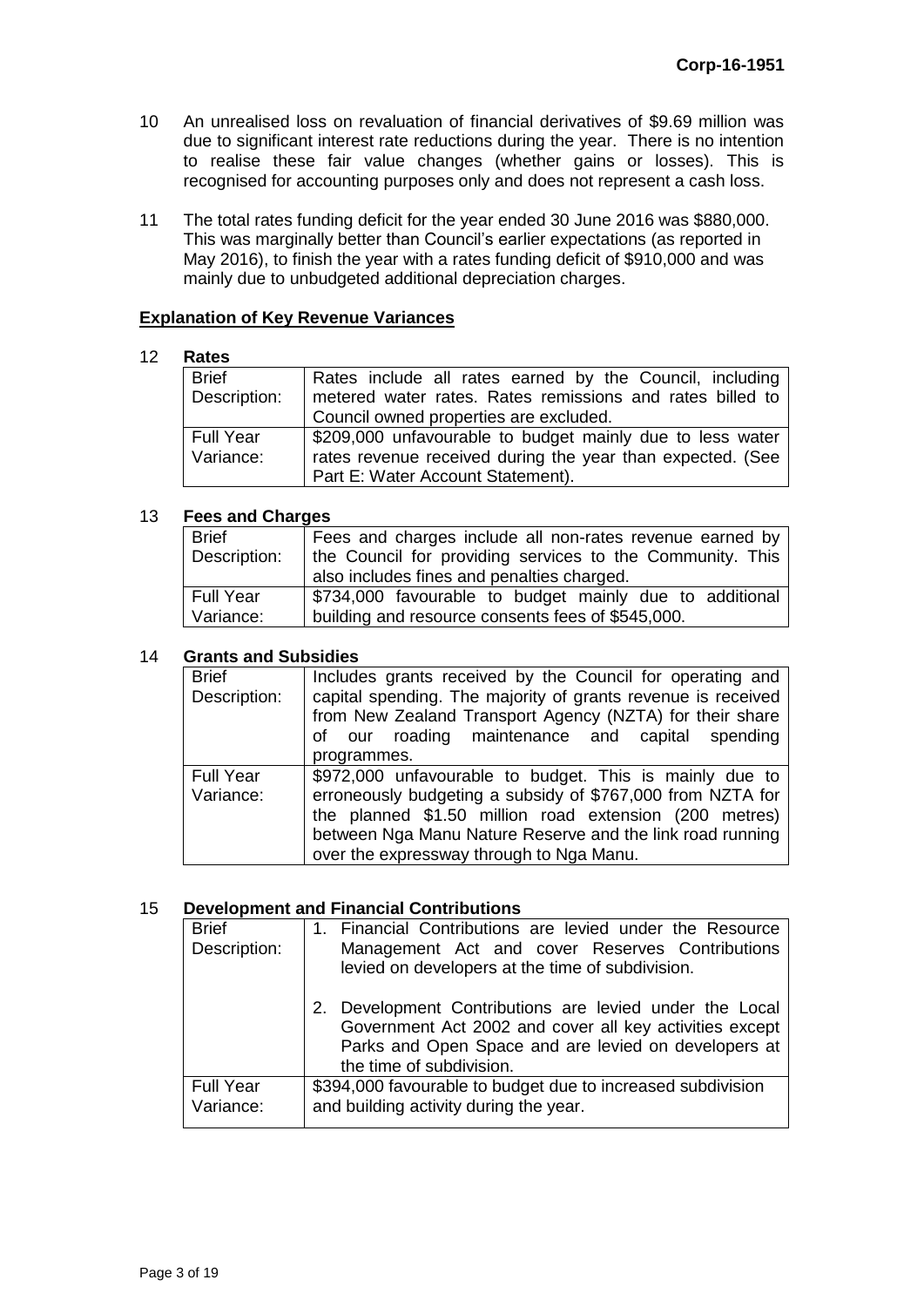## 16 **Other Operating Revenue**

| <b>Brief</b><br>Description: | Includes assets vested to Council, Local government petrol<br>tax, donations and/or sponsorship and realised gains on |
|------------------------------|-----------------------------------------------------------------------------------------------------------------------|
|                              | asset disposals.                                                                                                      |
| <b>Full Year</b>             | \$2.97 million favourable to budget mainly due to \$2.60 million                                                      |
| Variance:                    | of unbudgeted infrastructure and land assets vested to                                                                |
|                              | Council as part of subdivision activity. (Mainly the Waikanae                                                         |
|                              | North Development).                                                                                                   |

## 17 **Interest Income**

| <b>Brief</b> | Interest income represents the Council's earnings on its term |
|--------------|---------------------------------------------------------------|
| Description: | deposits, overnight cash deposits and Borrower Notes held     |
|              | by the Local Government Funding Agency.                       |
| Full Year    | \$256,000 favourable to budget. This is due to earnings from  |
| Variance:    | \$20 million of pre-funding debt issued in November and       |
|              | December 2015. (See Part H: Treasury Management).             |

## **Explanation of Key Expenditure Variances**

## 18 **Other Operating Expense**

| <b>Brief</b> | Includes direct operating costs except for internal rates,   |
|--------------|--------------------------------------------------------------|
| Description: | finance charges and asset depreciation/amortisation.         |
| Full Year    | \$1.80 million unfavourable to budget. This is mainly due to |
| Variance:    | the following:                                               |
|              | Several planned project overspends. (See Activity<br>1.      |
|              | Report - 1 April to 30 June 2016 (SP-16-1956).               |
|              | \$300,000 of unbudgeted personnel costs due to a<br>2.       |
|              | combination of a higher uptake of staff superannuation       |
|              | during the year and less staff costs were capitalised than   |
|              | expected.                                                    |
|              | \$666,000 of unbudgeted year-end accounting expense<br>3.    |
|              | adjustments to best reflect Council's estimate of future     |
|              | liability provisions.                                        |
|              |                                                              |

## 19 **Depreciation**

| <b>Brief</b>     | Includes depreciation costs associated with ownership of the                                                                                                      |
|------------------|-------------------------------------------------------------------------------------------------------------------------------------------------------------------|
| Description:     | Council's assets                                                                                                                                                  |
| <b>Full Year</b> | \$611,000 unfavourable to budget. This is mainly due to:                                                                                                          |
| Variance:        | More assets were vested to Council in 2014/15 than<br>expected. These assets were depreciated from 1 July<br>2015.                                                |
|                  | 2. Actual useful lives for the Waikanae Water Treatment<br>Plant and the River Re-charge Scheme are less than<br>that used in the budget assumptions.             |
|                  | \$1.10 million of assets have been capitalised earlier than<br>3.<br>planned following detailed Council-wide asset reviews,<br>as required by Council's auditors. |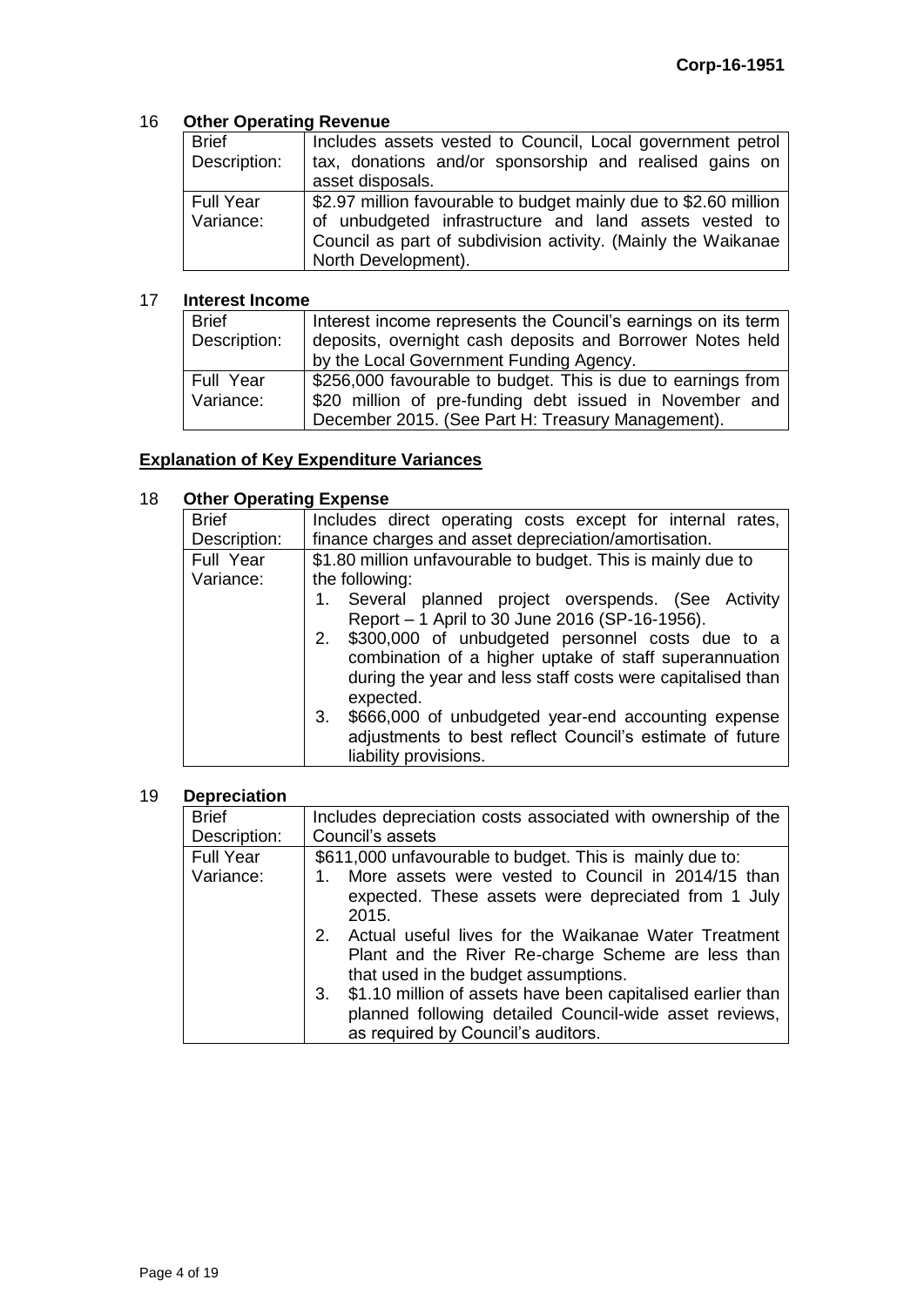#### 20 **Finance Expense**

| <b>Brief</b> | Council's debt servicing costs on its total borrowings,       |
|--------------|---------------------------------------------------------------|
| Description: | including interest rate swap margins and call facility        |
|              | utilisation.                                                  |
| Full Year    | \$216,000 unfavourable to budget. This is due to unbudgeted   |
| Variance:    | interest expense from \$20 million of pre-funding debt issued |
|              | in November and December 2015. (See Part H: Treasury          |
|              | Management).                                                  |

# **Explanation of Other Comprehensive Revenue and Expense Variances**

## 21 **Revaluation of Property, Plant and Equipment**

| <b>Brief</b> | Council records its significant assets at fair value. Amongst   |
|--------------|-----------------------------------------------------------------|
| Description: | other aspects, fair value also considers asset obsolescence     |
|              | and impairment. To ensure fair value is best achieved,          |
|              | Council transitioned to an annual asset revaluation             |
|              | programme on a rolling basis as follows:                        |
|              | 1. Three Waters Systems (Water, Wastewater, Stormwater,         |
|              | Flood Protection) every two years starting 30 June 2016;        |
|              | 2. Roading (including land under roads), every two years        |
|              | starting 30 June 2017; and                                      |
|              | 3. Land and Buildings (including Parks and Open Spaces),        |
|              | every three years, starting 30 June 2017.                       |
| Full Year    | \$9.57 million favourable to budget mainly due to a significant |
| Variance:    | increase in the cost of pipe construction (\$ per meter) and    |
|              | more detailed valuations of Council's water and wastewater      |
|              | treatment plants.                                               |

## 22 **Unrealised Loss on Revaluation of Derivatives**

| <b>Brief</b>     | 1. Council recognises its interest rate swaps at fair value on |
|------------------|----------------------------------------------------------------|
| Description:     | a monthly basis.                                               |
|                  | 2. The change in fair value between 30 June 2015 and           |
|                  | 30 June 2016 is treated as either an unrealised gain (fair     |
|                  | value has decreased) or an unrealised loss (fair value has     |
|                  | increased).                                                    |
| <b>Full Year</b> | \$9.21 million unfavourable to budget because the majority of  |
| Variance:        | Council's committed fixed swap rates are higher than fixed     |
|                  | swap rates currently available on the open market. (See Part   |
|                  | H: Treasury Management).                                       |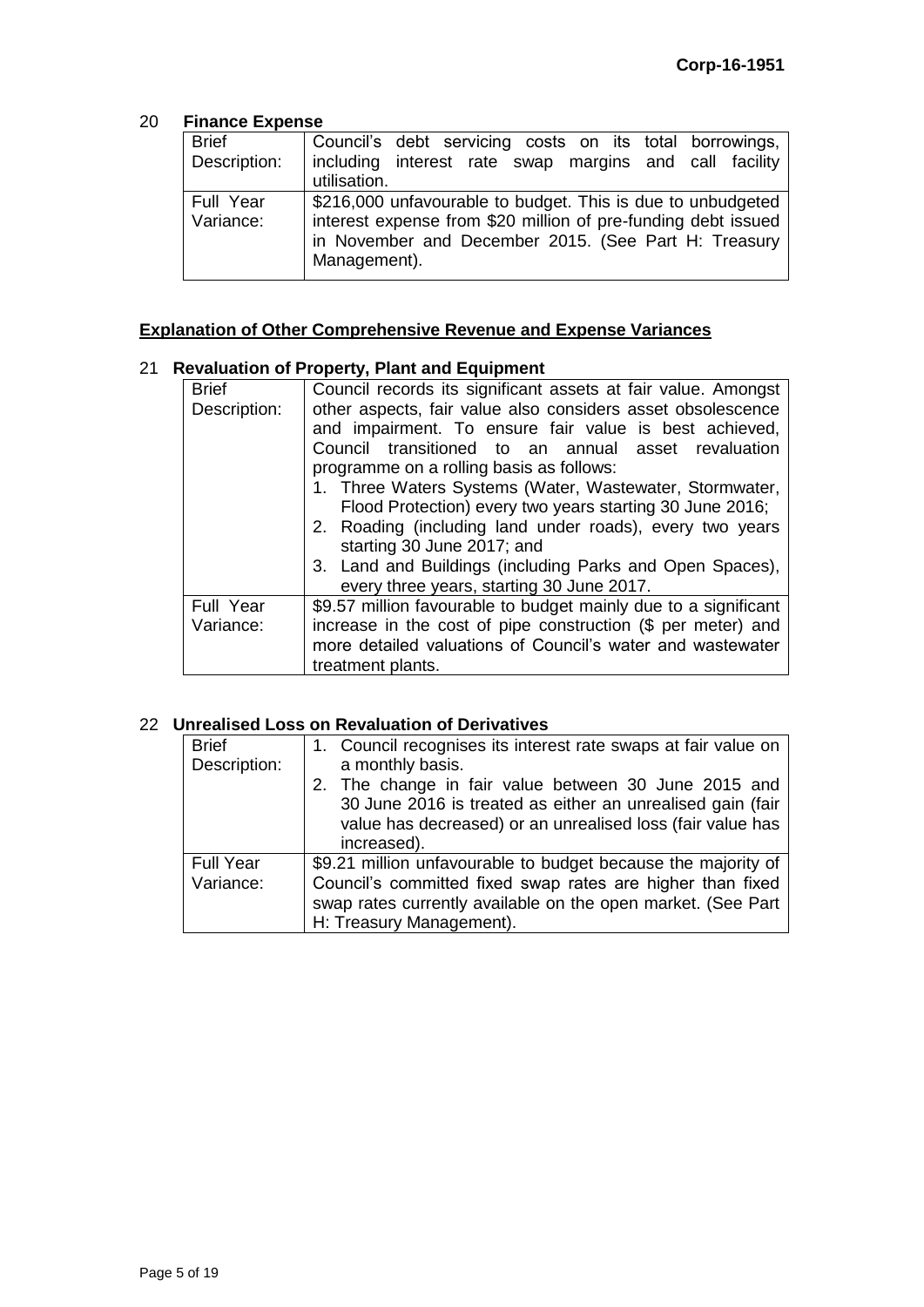# **Part B: Statement of Financial Position**

23 The Statement of Financial Position as at 30 June 2016 and the full year budget are set out in Table 2, followed by summary of the key variances.

| Table 2                             | 2015/16<br><b>YTD Actual</b><br>\$000 | 2015/16<br><b>Year End</b><br><b>Budget</b><br>\$000 | 2015/16<br><b>Year End</b><br>Variance<br>\$000 |
|-------------------------------------|---------------------------------------|------------------------------------------------------|-------------------------------------------------|
| <b>Assets</b>                       |                                       |                                                      |                                                 |
| Cash and Cash Equivalents           | 442                                   | 200                                                  | 242                                             |
| <b>Trade and Other Receivables</b>  | 7,800                                 | 6,617                                                | 1,183                                           |
| Inventories                         | 99                                    | 142                                                  | (43)                                            |
| Non-Current Assets Held for Sale    | 6                                     |                                                      | 6                                               |
| Property Plant and Equipment        | 1,477,794                             | 1,470,772                                            | 7,022                                           |
| <b>Forestry Assets</b>              | 378                                   | 77                                                   | 301                                             |
| Intangible Assets                   | 664                                   | 923                                                  | (259)                                           |
| <b>Other Financial Assets</b>       | 17,536                                | 2,278                                                | 15,258                                          |
| Loans                               | 620                                   | 756                                                  | (136)                                           |
| <b>TOTAL ASSETS</b>                 | 1,505,339                             | 1,481,765                                            | 23,574                                          |
| Liabilities                         |                                       |                                                      |                                                 |
| Trade and Other Payables            | 16,790                                | 15,661                                               | 1,129                                           |
| <b>Employee Benefit Liabilities</b> | 2,106                                 | 2,478                                                | (372)                                           |
| Deposits                            | 747                                   | 900                                                  | (153)                                           |
| Borrowings                          | 160,022                               | 148,848                                              | 11,174                                          |
| Provisions                          | 4,280                                 | 4,133                                                | 147                                             |
| Derivative Financial Instruments    | 18,952                                | 6,455                                                | 12,497                                          |
| <b>TOTAL LIABILITIES</b>            | 202,897                               | 178,475                                              | 24,422                                          |
| <b>Public Equity</b>                |                                       |                                                      |                                                 |
| <b>Accumulated Funds</b>            | 561,414                               | 570,883                                              | (9, 469)                                        |
| Reserves and Special Funds          | 2,526                                 | 3,389                                                | (863)                                           |
| <b>Revaluation Reserve</b>          | 738,502                               | 729,018                                              | 9,484                                           |
| <b>TOTAL EQUITY</b>                 | 1,302,442                             | 1,303,290                                            | (848)                                           |
| <b>TOTAL LIABILITIES AND EQUITY</b> | 1,505,339                             | 1,481,765                                            | 23,574                                          |

## **Total Asset Summary**

24 Council's assets are \$23.57 million favourable to budget. This is mainly due to the revaluation of the water, stormwater, wastewater and flood protection assets being \$9.21 million higher than expected and an unbudgeted fixed term deposit of \$15 million to pre-fund \$10 million of debt maturing in December 2016 and \$5 million of planned 2015/16 capital works now being carried over to 2016/17.

#### **Total Liability Summary**

25 Council's liabilities are \$24.42 million unfavourable to budget. This is mainly due to \$10 million of unbudgeted debt pre-funding and a \$12.5 million unfavourable valuation of Council's derivative financial instruments at balance date due to both short and long term interest rate reductions during the year.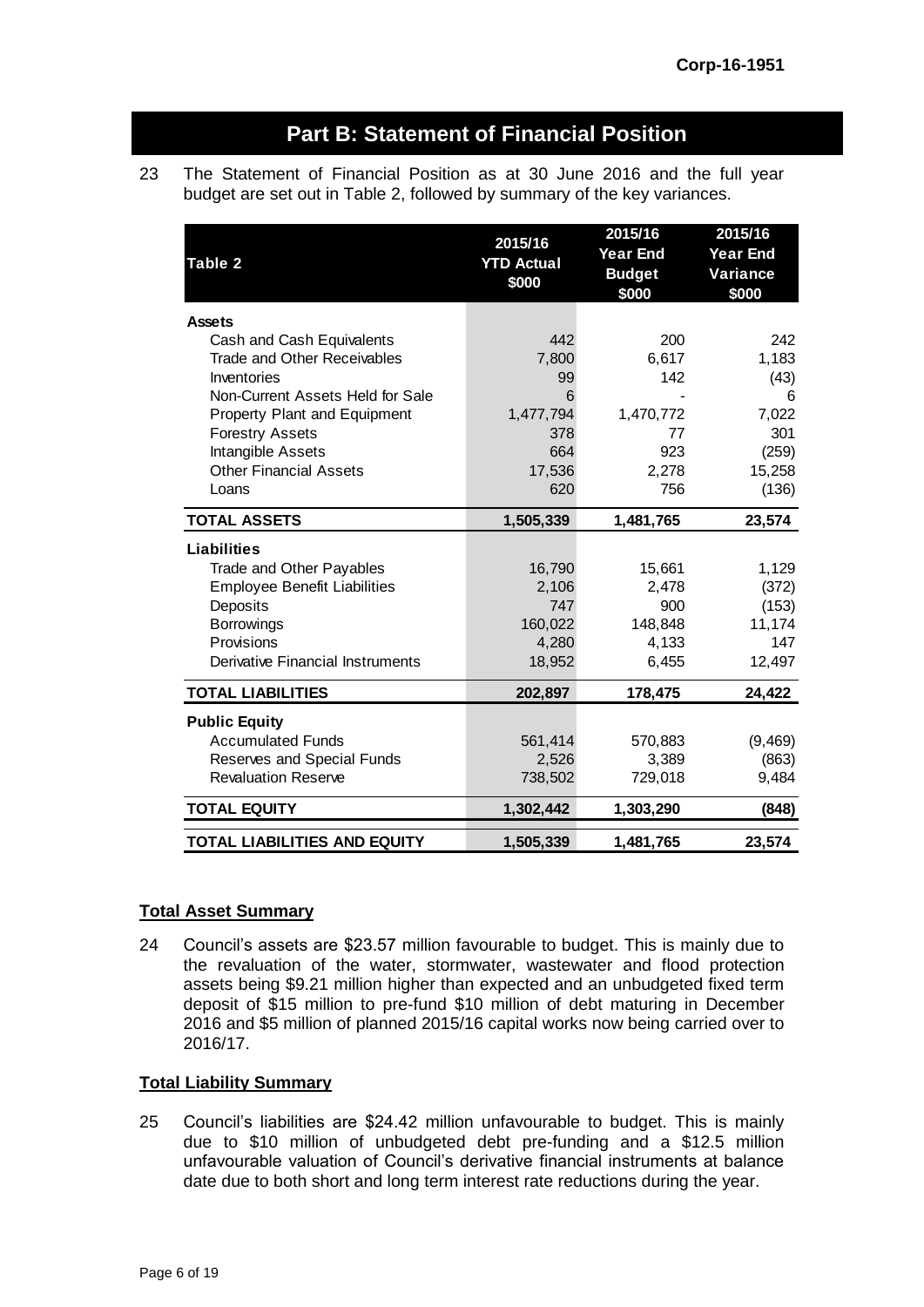# **Part C: Statement of Cash Flows**

26 The Statement of Cash Flows for the year ended 30 June 2016 and the full year budget are set out in Table 3, followed by an overview of the key variances.

#### **Overall Summary**

27 Council finished the financial year with \$242,000 more cash than planned due to an unbudgeted receipt of \$200,000 from NZTA to accelerate planned works on the Waikanae duplicate rising main in 2016/17, as previously reported to and approved by Council.

| Table 3                                                    | 2015/16           | 2015/16          | 2015/16          |
|------------------------------------------------------------|-------------------|------------------|------------------|
|                                                            |                   | <b>Full Year</b> | <b>Full Year</b> |
|                                                            | <b>YTD Actual</b> | <b>Budget</b>    | Variance         |
|                                                            | \$000             | \$000            | \$000            |
| Cash was provided from:                                    |                   |                  |                  |
| Kapiti Coast District Council Rates                        | 52,947            | 45,976           | 6,971            |
| Greater Wellington Regional Council Rates                  | 9,752             |                  | 9,752            |
| Grants and Subsidies - Operating                           | 1,700             | 2,862            | (1, 162)         |
| Interest Received                                          | 136               | 216              | (80)             |
| Charges and Fees                                           | 11,104            | 16,637           | (5, 533)         |
| GST (net)                                                  | 1,456             | 299              | 1,157            |
|                                                            | 77,095            | 65,990           | 11,105           |
| Cash was applied to:                                       |                   |                  |                  |
| Payments to Employees and Suppliers                        | 48,017            | 45,377           | (2,640)          |
| Rates Paid to Greater Wellington Regional Council          | 9,752             |                  | (9, 752)         |
|                                                            | 57,769            | 45,377           | (12, 392)        |
| <b>Net Cash Flows from Operating Activities</b>            | 19,326            | 20,613           | (1, 287)         |
| <b>Cash Flows from Investing Activities</b>                |                   |                  |                  |
| Cash was provided from:                                    |                   |                  |                  |
| Proceeds from Sale of Property, Plant and Equipment        | 145               |                  | 145              |
| Proceeds from capital grants                               | 1,605             | 1,415            | 190              |
|                                                            | 1,750             | 1,415            | 335              |
| Cash was applied to:                                       |                   |                  |                  |
| Construction and Purchase of Property, Plant and Equipment | 18,295            | 22,427           | 4,132            |
| Purchase of Investments                                    | 15,059            | 287              | (14, 772)        |
|                                                            | 33,354            | 22,714           | (10, 640)        |
| Net Cash Flows from Investing Activities                   | (31, 604)         | (21, 299)        | (10, 305)        |
| <b>Cash Flows from Financing Activities</b>                |                   |                  |                  |
| Cash was provided from:                                    |                   |                  |                  |
| Short-term borrowings                                      | 36,365            |                  | 36,365           |
| Long-term borrowings                                       | 19,680            | 8,832            | 10,848           |
|                                                            | 56,045            | 8,832            | 47,213           |
| Cash was applied to:                                       |                   |                  |                  |
| Interest on Borrowings                                     | 8,357             | 8,164            | (193)            |
| Short-term borrowings                                      | 36,365            |                  | (36, 365)        |
| Long-term borrowings                                       | 43                |                  | (43)             |
|                                                            | 44,765            | 8,164            | (36, 601)        |
| <b>Net Cash Flows from Financing Activities</b>            | 11,280            | 668              | 10,612           |
| Net Increase/(Decrease) in Cash and Cash Equivalents       | (998)             | (18)             | (980)            |
| Add Total Cash and Cash Equivalents at 1 July              | 1,440             | 218              | 1,222            |
| TOTAL CASH AND CASH EQUIVALENTS AT 30 JUNE                 | 442               | 200              | 242              |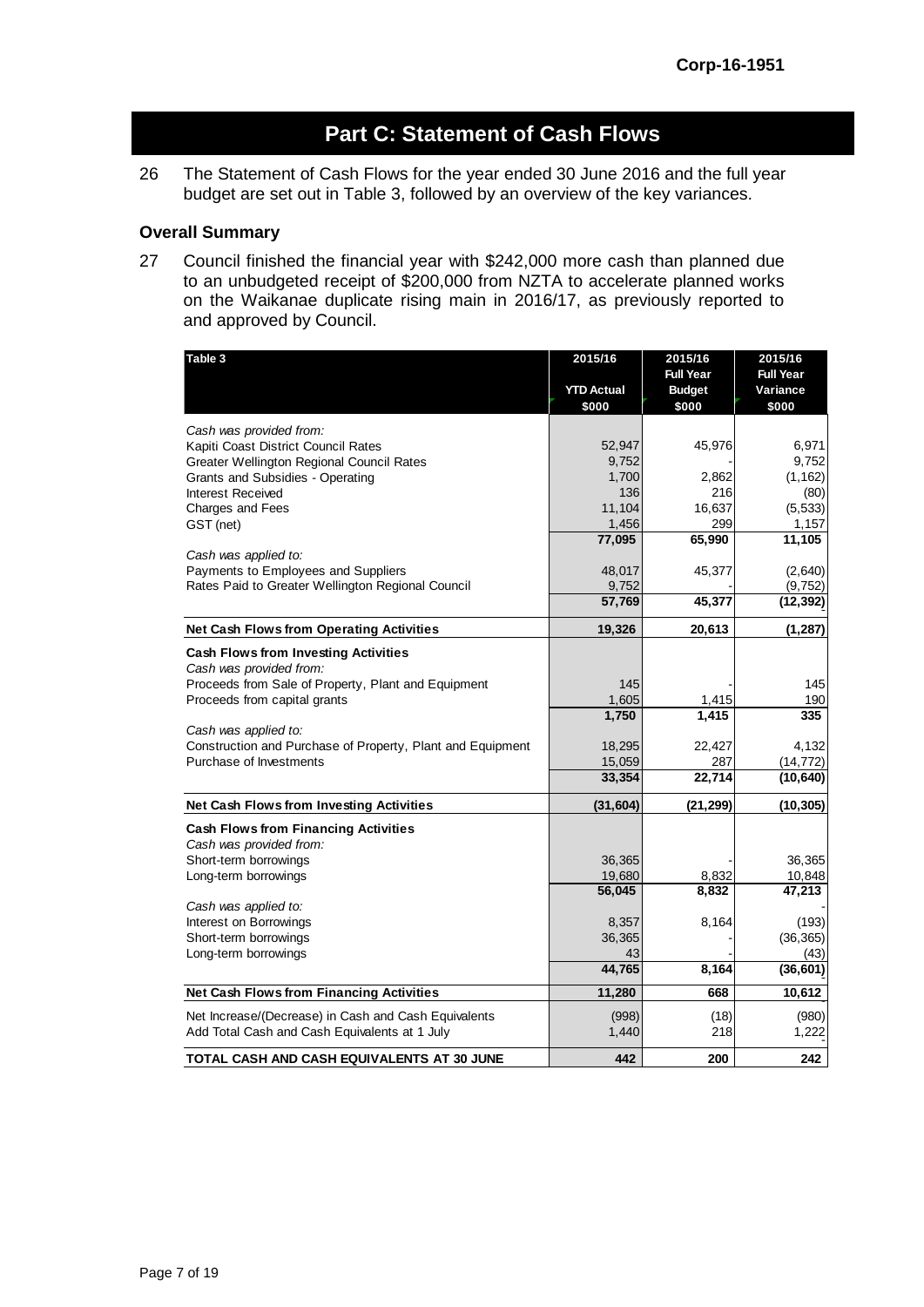## 28 **Cash Flow from Operating Activities**

| <b>Brief Description:</b>  | Net cash flow generated from total operating revenue<br>less total operating expenditure. |  |  |
|----------------------------|-------------------------------------------------------------------------------------------|--|--|
|                            |                                                                                           |  |  |
| <b>Full Year Variance:</b> | \$2.08 million unfavourable to budget mainly due to                                       |  |  |
|                            | less operating grants received and more payments                                          |  |  |
|                            | were processed prior to the end of the financial year                                     |  |  |
|                            | than planned.                                                                             |  |  |

## 29 **Cash Flows from Investing Activities**

| <b>Brief Description:</b>  | Net cash flow generated from the sale and purchase<br>of Council assets. |
|----------------------------|--------------------------------------------------------------------------|
|                            |                                                                          |
| <b>Full Year Variance:</b> | \$9.50 million unfavourable to budget mainly due to the                  |
|                            | following:                                                               |
|                            | 1. Council retained \$15 million of unbudgeted fixed                     |
|                            | term deposit investments.                                                |
|                            | 2. Council spent \$4.13 million less on planned capital                  |
|                            | works now being carried over to 2016/17.                                 |

## 30 **Cash Flows from Financing Activities**

| <b>Brief Description:</b>  | Net cash flow from borrowings.                     |
|----------------------------|----------------------------------------------------|
| <b>Full Year Variance:</b> | \$10.61 million favourable to budget due to        |
|                            | unbudgeted debt of \$10 million issued to pre-fund |
|                            | debt maturing in December 2016.                    |

#### **General Note**

31 Parts A to C includes minor corrections to the 2015/16 budget as reported in the 2015-35 Long Term Plan.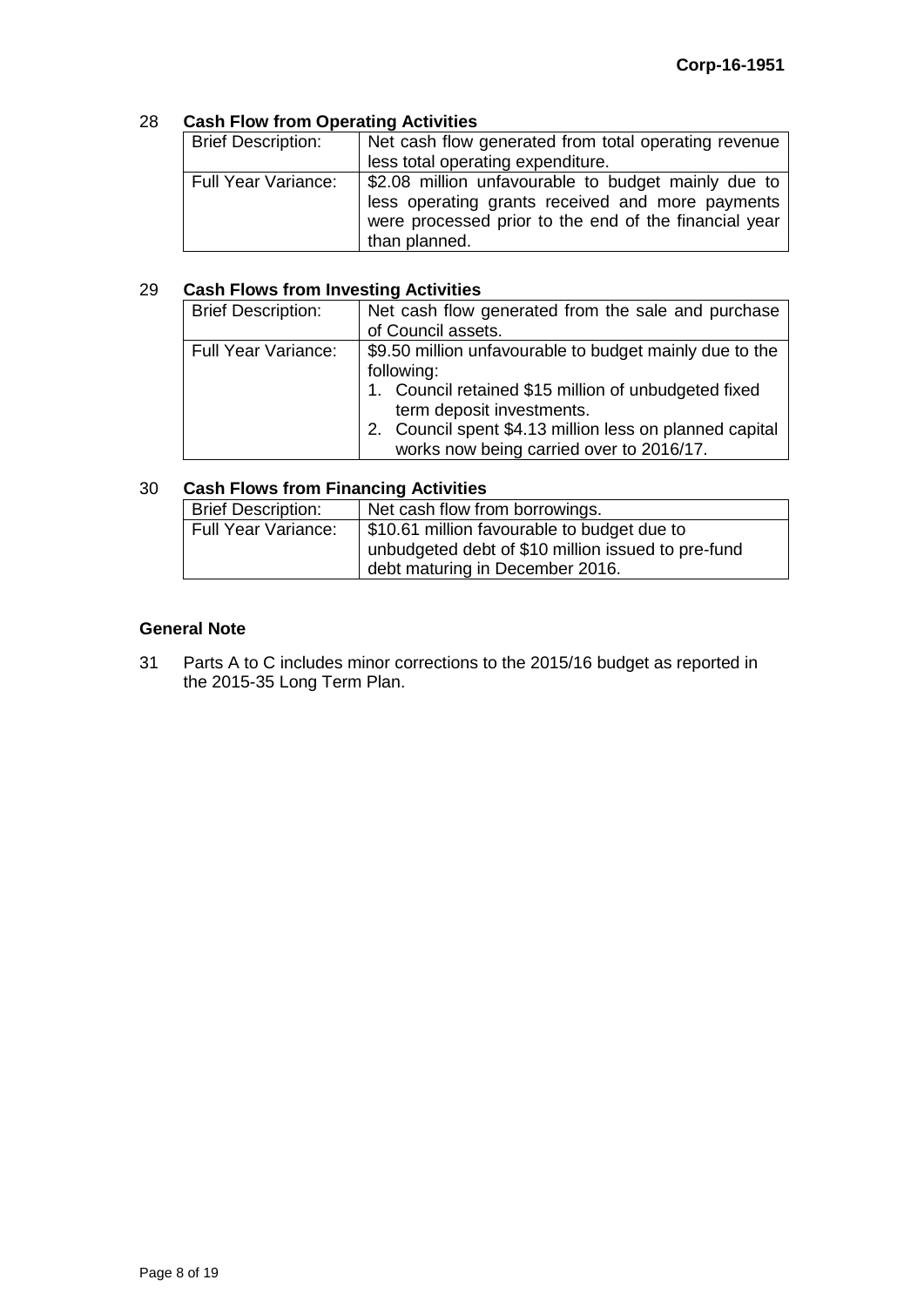# **Part D: Statement of Rates Funding**

- 32 The rates surplus/(deficit) is different to the operating surplus/(deficit) per the Statement of Comprehensive Revenue and Expense as shown on page 2, due to the following:
	- Operating surplus/ (deficit) covers all of Council's operating revenue and expense from all funding sources, including vested assets.
	- The rates surplus/ (deficit) only covers Council's revenue and expenses that are rates funded.
- 33 Table 4 below details the actual rates funding deficit for the year ended 30 June 2016.

| Table 4 Rates Revenue Requirement                                                                                                                                                                                                                                                                                       | 2015/16<br>Actual                                        |
|-------------------------------------------------------------------------------------------------------------------------------------------------------------------------------------------------------------------------------------------------------------------------------------------------------------------------|----------------------------------------------------------|
|                                                                                                                                                                                                                                                                                                                         | \$000's                                                  |
|                                                                                                                                                                                                                                                                                                                         |                                                          |
| <b>Net Operating (Deficit)/Surplus</b>                                                                                                                                                                                                                                                                                  | 17,224                                                   |
| Adjusted by income and expenditure variances not funded by rates:                                                                                                                                                                                                                                                       |                                                          |
| Add:                                                                                                                                                                                                                                                                                                                    |                                                          |
| Fair value movement in interest rate swaps<br>Increased Capital Funding and vesting of assets<br>Movement in net expenditure funded by reserves and special funds<br><b>Revaluation of Council's assets</b><br>Movement in provisions<br>Underlying net rates surplus/(deficit)<br>Less: budgeted net surplus/(Deficit) | 9,205<br>(1, 725)<br>462<br>(9, 727)<br>15,439<br>16,319 |
| <b>Rates Deficit</b>                                                                                                                                                                                                                                                                                                    | (880)                                                    |
| Represented by:                                                                                                                                                                                                                                                                                                         |                                                          |
| Water account deficit                                                                                                                                                                                                                                                                                                   | (115)                                                    |
| Depreciation (excluding water)                                                                                                                                                                                                                                                                                          | (740)                                                    |
| Net unbudgeted deficit                                                                                                                                                                                                                                                                                                  | (25)                                                     |
| <b>Total Rates Deficit</b>                                                                                                                                                                                                                                                                                              | (880)                                                    |

34 The total rates funding deficit for the year ended 30 June 2016 was \$880,000. This is mainly due to additional unbudgeted depreciation charges (as already noted) and an additional water account deficit of \$115,000 (See Part F: Water Account Deficit).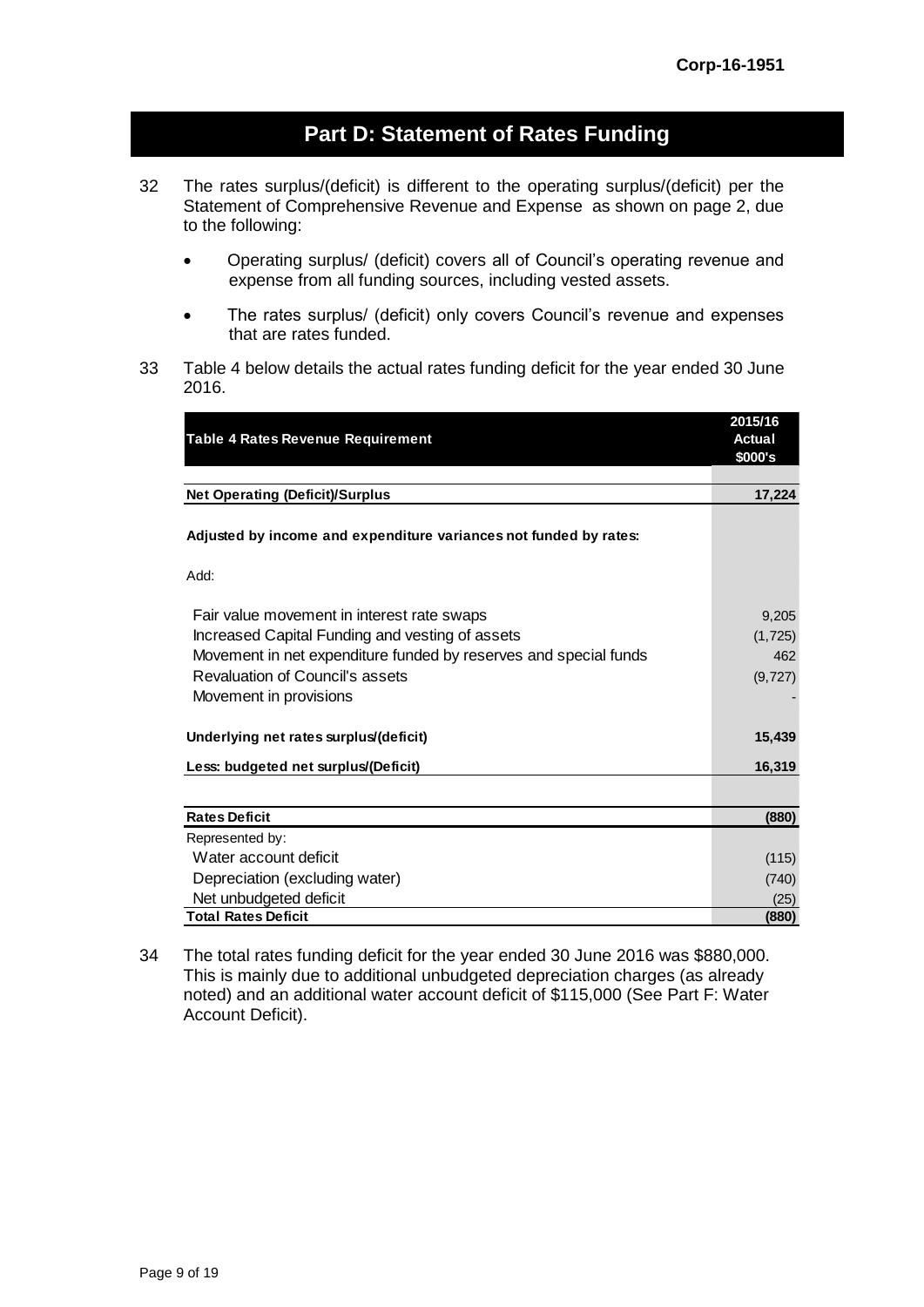# **Part E: Water Account Statement**

- 35 A water account is a mechanism that captures the total cost of supplying potable water. This includes reticulation and treatment. Ideally the total cost of supplying potable water is fully recovered by fixed and metered water supply rates each year. The water account is a closed account. This means that any surpluses will be held within the account to fund future costs of providing water. Conversely any deficits will need to be recovered from future water charges.
- 36 Water usage is expected to take a number of years to normalise as Districtwide water meter charging for all residential properties commenced from July 2014. Therefore, Council needs to carefully monitor usage trends to best determine what charges are necessary to fully recover the total costs of providing a treated water supply.
- 37 The water account is currently in deficit. Council will gradually increase the annual water supply rates over the next five years, to a level that recovers the full cost of providing this service across the District. This gradual increase has been planned to smooth the rate of change for the community within an acceptable time frame.



- 38 Water volumes continue to track lower than expected. The Long-Term Plan assumed a total usage of 4.33 million cubic metres and 24,585 water connections for 2015/16. Only 3.88 million cubic metres of water was consumed in 2015/16.
- 39 The 2015/16 budget assumed a water account deficit of \$204,000. The actual water account deficit for the year ended 30 June 2016 was \$318,000 and the cumulative water account deficit for the two years ended 30 June 2016 was \$846,000. (Previously forecast to be \$1.17 million).
- 40 The table below outlines the current water account position. From 2014/15 to 2016/17, Council will not recover the full cost of providing water. From 2017/18 to 2019/20, the anticipated surpluses will help to ensure that the full cost of water is recovered from water rates.

|                                 |        |       |         |       | 2014/15 2015/16 2016/17 2017/18 2018/19 2019/20 |       |
|---------------------------------|--------|-------|---------|-------|-------------------------------------------------|-------|
| <b>Summary of Water Account</b> | Actual |       |         |       | Actual Budget Budget Budget Budget              |       |
| Cost of providing water         | 8.143  | 8.003 | 8.399   | 8.471 | 8.626                                           | 8.976 |
| Water rates                     | 7.615  | 7.685 | 8.230   | 8.757 | 9.122                                           | 9,429 |
| Annual surplus/(deficit)        | (528)  | (318) | (169)   | 286   | 496                                             | 453   |
| Balance of water account        | (528)  | (846) | (1,015) | (729) | (233)                                           | 220   |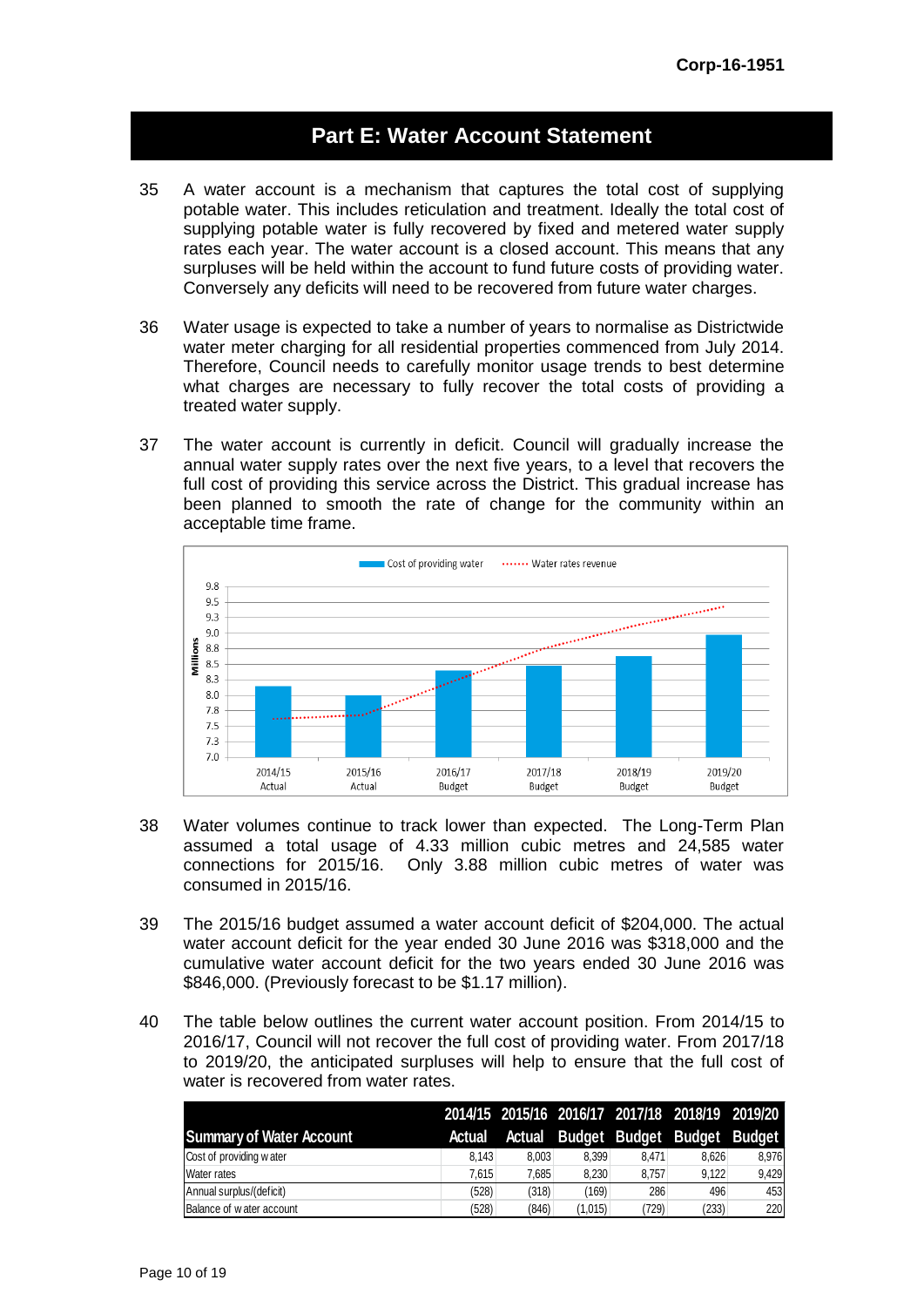# **Part F: Capital Spending Programme**

41 A summary of the 2015/16 capital works programme by Activity and the full year budget are set out in Table 5.

| Table 5                                           | <b>Actuals</b> | <b>Budget</b> | <b>TOTAL</b>    |
|---------------------------------------------------|----------------|---------------|-----------------|
|                                                   | 2015/16        | 2015/16       | <b>Variance</b> |
| <b>Access and Transport</b>                       | 6,019          | 6,507         | 488             |
| Coastal Management                                | 498            | 524           | 26              |
| <b>Community Facilities and Community Support</b> | 341            | 734           | 392             |
| Corporate                                         | 786            | 1,031         | 245             |
| Districtwide Planning                             |                |               |                 |
| <b>Economic Development</b>                       | 789            | 3,169         | 2,380           |
| Governance and Tāngata Whenua                     | 402            | 546           | 144             |
| Parks and Open Spaces                             | 1,644          | 1,998         | 354             |
| <b>Recreation and Leisure</b>                     | 1,085          | 1,284         | 200             |
| <b>Regulatory Services</b>                        | 54             | 50            | (4)             |
| Solid Waste                                       |                | 511           | 511             |
| <b>Stormwater Management</b>                      | 4,028          | 4,813         | 785             |
| Wastewater Management                             | 2,776          | 3,221         | 445             |
| <b>Water Management</b>                           | 1,204          | 1,330         | 126             |
| <b>Grand Total</b>                                | 19,627         | 25,718        | 6,091           |

- 42 Please refer to the CBC Activity Report 1 April to 30 June 2016 (SP-16-1956) for more detailed information.
- 43 Table 6 below details changes between the final 2015/16 carry forwards compared to the 2016/17 budget. Approval is being sought to execute these changes in 2016/17.

| Table 6                                          | 2016.17 AP<br><b>Approved</b><br>Carry Over | <b>Final</b><br>Carryover<br>\$000's | Change |
|--------------------------------------------------|---------------------------------------------|--------------------------------------|--------|
|                                                  | \$000's                                     |                                      |        |
| Major Connectors-Nga Manu                        | 549                                         | 432                                  | (117)  |
| Local area connectors-Raumait Road/Arawhata Road | 266                                         | 233                                  | (33)   |
| CWB                                              | 603                                         | 456                                  | (147)  |
| <b>Total Access and Transport</b>                | 1,418                                       | 1,121                                | (297)  |
| Strategic Land purchase                          | 1,400                                       | 1,781                                | 381    |
| <b>Total Council Wide</b>                        | 1,400                                       | 1,781                                | 381    |
| Otaki Beach Pumps                                | 550                                         | 527                                  | (23)   |
| Waikakariki Gravel Extraction                    | 309                                         | 299                                  | (10)   |
| <b>Total Stormwater</b>                          | 859                                         | 826                                  | (33)   |
| Total Other Carryforwards approved in AP 2016.17 | 1,133                                       | 1,133                                |        |
| <b>Total Capital Carryover to 2016/17</b>        | 4,810                                       | 4,861                                | 51     |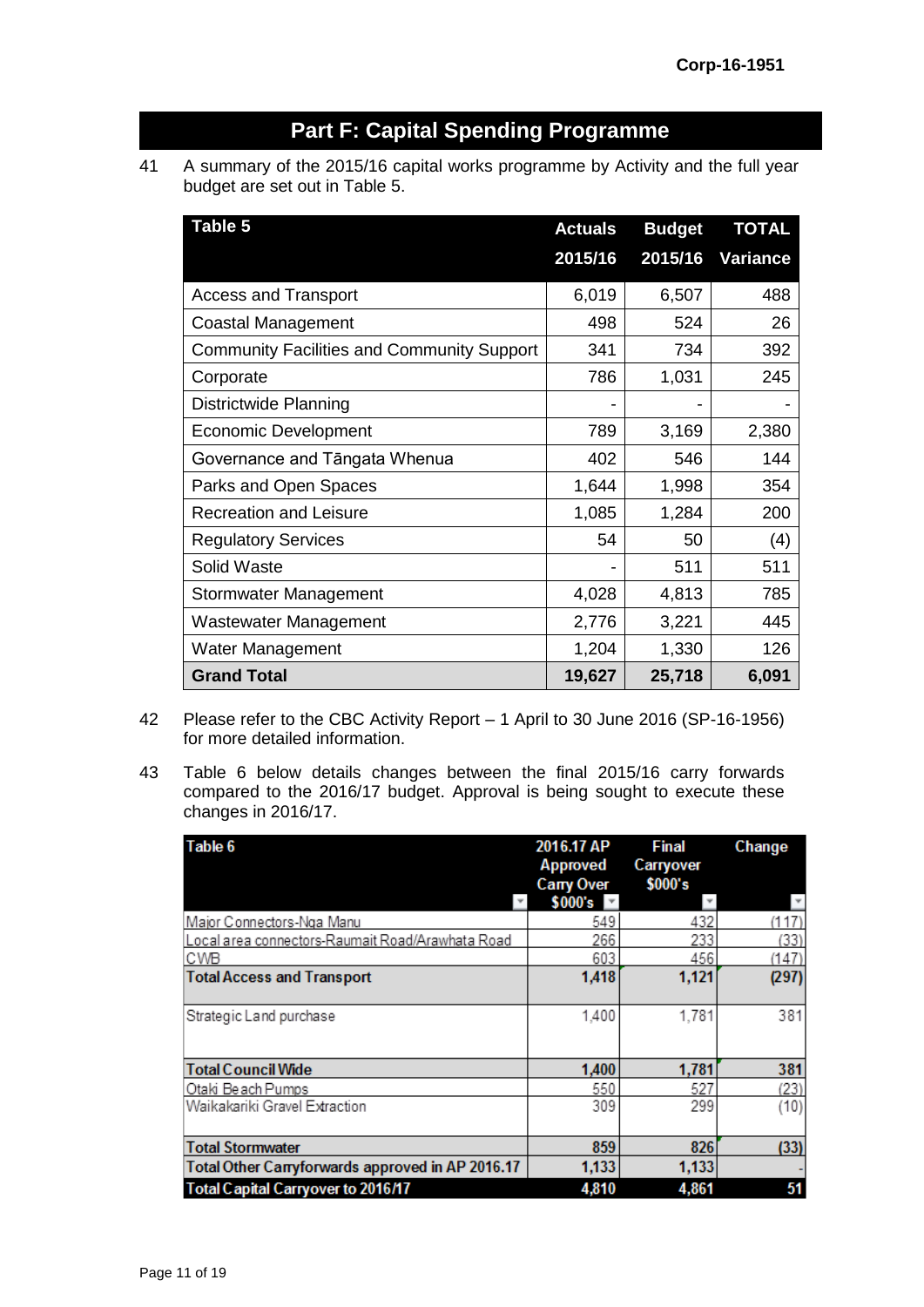# **Part G: Outstanding Rates Debt as at 30 June 2016**

#### **Property Rates Outstanding (Excluding Water Rates)**

44 \$1.93 million of property rates are outstanding as at 30 June 2016 (\$1.92 million: 30 June 2015).



45 Council collects current year rates on behalf of the Greater Wellington Regional Council. \$1.53 million of current rates outstanding as at 30 June 2016 is split as follows:

|                                                              | \$000 | \$000 |
|--------------------------------------------------------------|-------|-------|
| Kāpiti Coast District Council rates                          | 1,147 |       |
| Kāpiti Coast District Council penalties                      | 259   |       |
| <b>Total Käpiti Coast District Council outstanding rates</b> |       | 1,306 |
| Greater Wellington Regional Council rates                    | 178   |       |
| <b>Greater Wellington Regional Council penalties</b>         | 45    |       |
| <b>Total Greater Wellington Regional Council</b>             |       | 223   |
| outstanding rates                                            |       |       |
| Total 2015/16 rates outstanding as at 30 July 2016           |       | 1.529 |
|                                                              |       |       |

46 Rate payments received are first applied to rates arrears. Council's rates collection process involves follow up with outstanding debtors and payment arrangements to ensure debts are settled over a reasonable time period.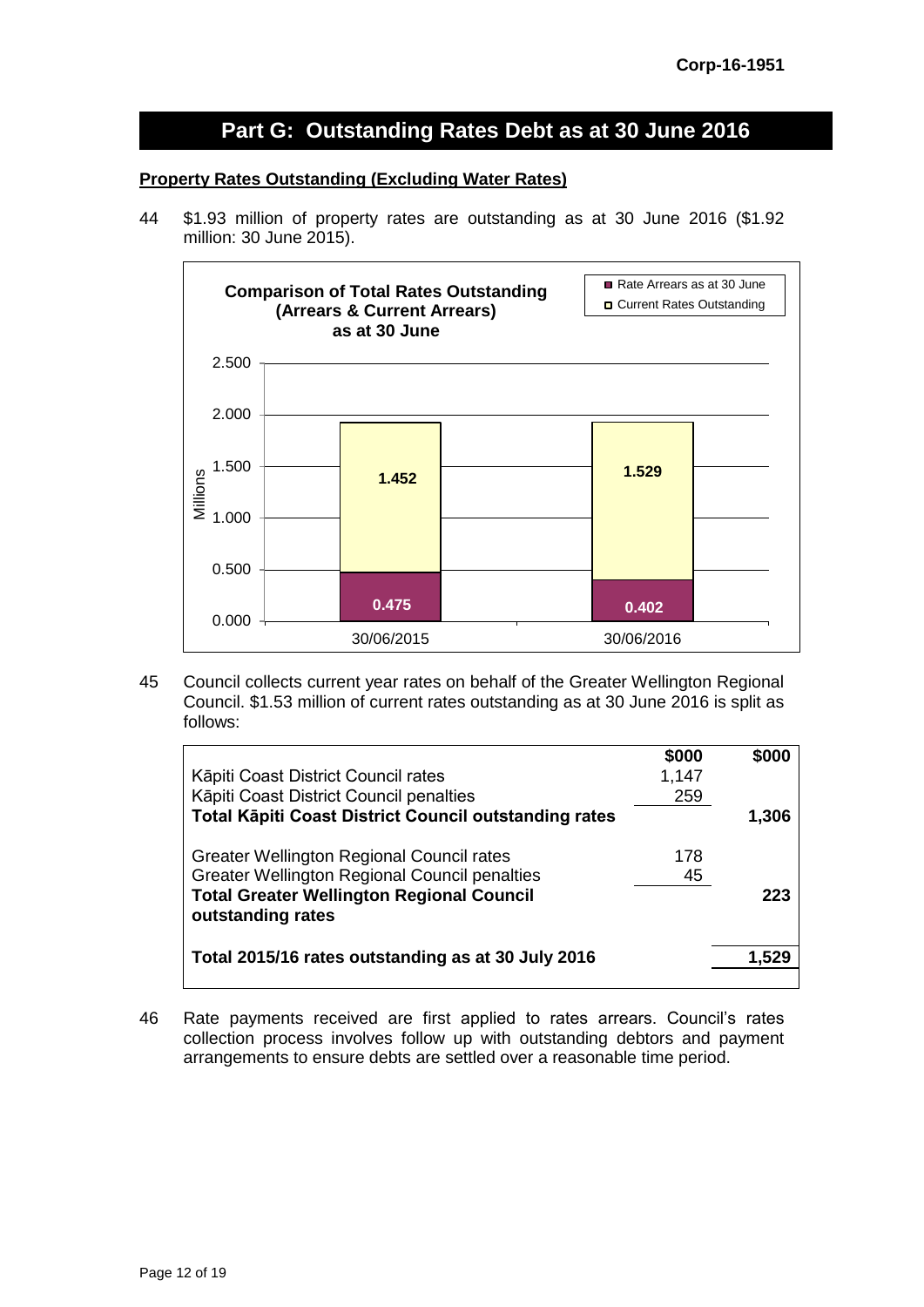The graph below shows a comparison of the rates arrears outstanding as at June 2016 and for the previous 4 years.



 The graph below details the total rates arrears of \$402,006 by Property Use Category. The majority of the total rates arrears are from residential properties.



 The rates arrears from Māori Freehold Land are rate arrears owed to Greater Wellington Regional Council. Their policy is to remit such rates that are six years old.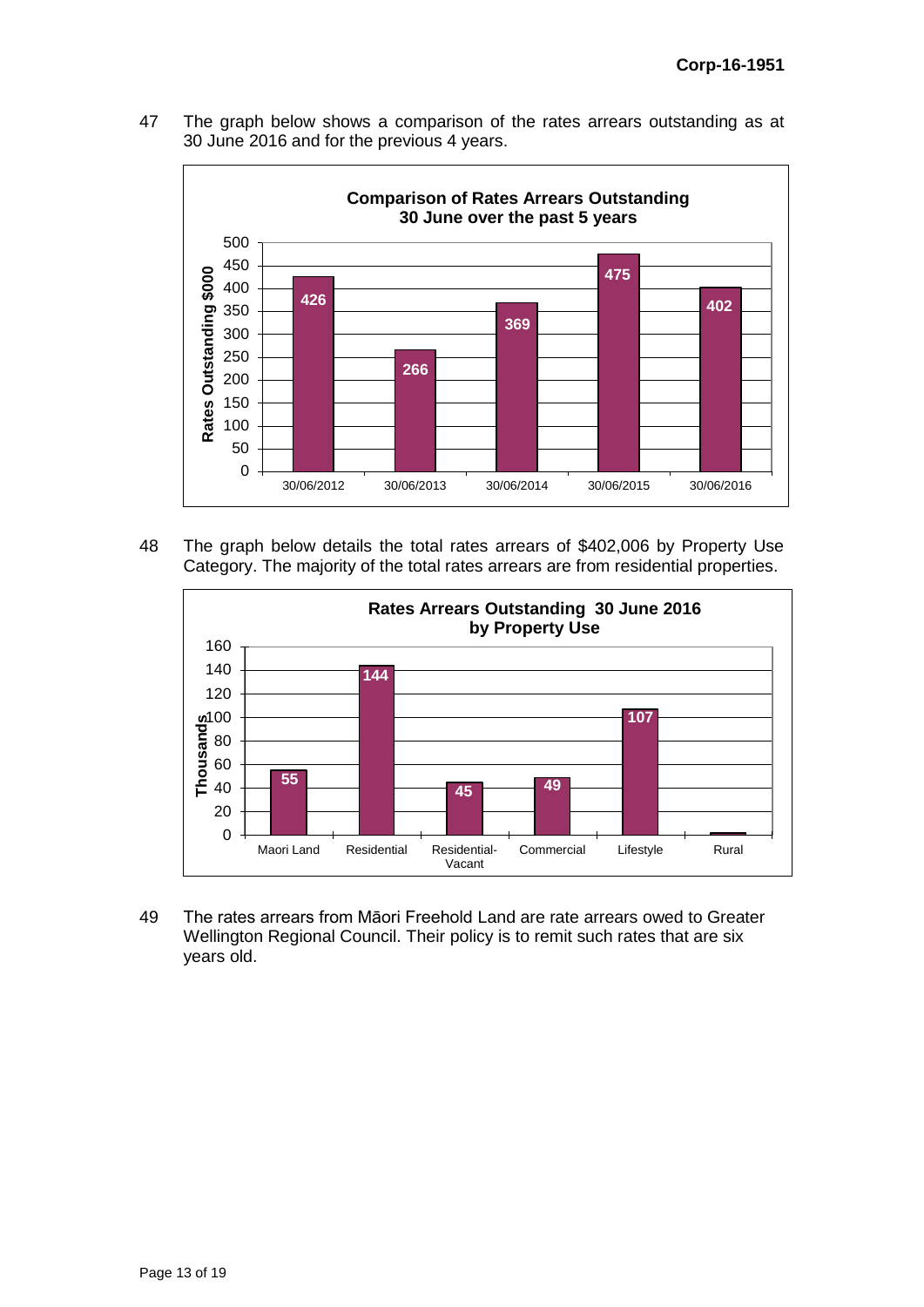#### **Water Rates Outstanding**

- 50 A total of \$776,070 of water rates is outstanding as at 30 June 2016.
- 51 Similarly, water rate payments received are first applied to water rate arrears. The chart below reflects the overall water rates debt as at 30 June 2016 compared to 30 June 2015. The current rate of collection is tracking at 86 per cent.



52 The graph below details the total water rates outstanding by Property Use Category. The majority of the outstanding water rates are from residential properties.

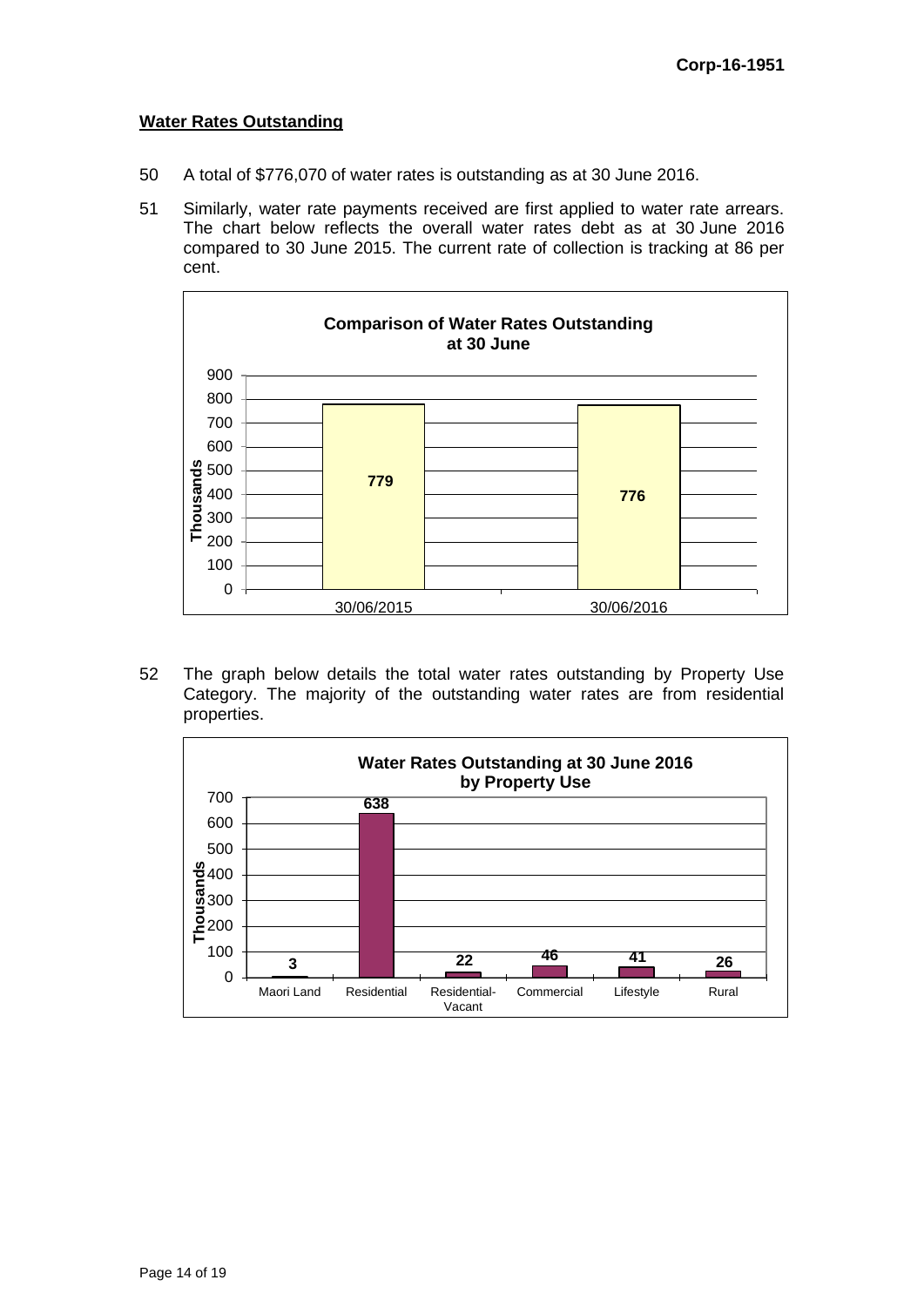53 The graph below details the ageing of the total water rates outstanding. \$545,632 or 70% of the Council's outstanding water rates are older than 90 days.



- 54 Work is underway to address the outstanding water rates, with more debt collection effort as a starting point.
- 55 Table 7 below details the total rate remissions (including Central Government Rates Rebates) granted for the year ended 30 June 2016.

| <b>Table 7</b>                                                                                                          | YTD<br><b>Actual</b><br>\$000 | <b>Full Year</b><br><b>Budget</b><br>\$000 | <b>Full Year</b><br><b>Variance</b><br>\$000 |
|-------------------------------------------------------------------------------------------------------------------------|-------------------------------|--------------------------------------------|----------------------------------------------|
| Community properties (Council and<br>Private ownership), sporting, recreational<br>and other community organisations    | 39                            | 87                                         | (44)                                         |
| Residential rating units containing two<br>separately habitable units                                                   | 92                            |                                            |                                              |
| Māori freehold land for 2015/16                                                                                         | 29                            |                                            | (29)                                         |
| <b>Financial Hardship</b>                                                                                               | 131                           | 125                                        | (6)                                          |
| One off expenditure relating to the repairs<br>to water leaks, serious health issue or<br>essential housing maintenance | 4                             | 25                                         | 21                                           |
| High water consumption for larger families                                                                              |                               | 50                                         | 49                                           |
| <b>Total Council Rates Remissions</b>                                                                                   | 296                           | 287                                        | (9)                                          |
| <b>Central Government Rebates</b>                                                                                       | 1.210                         | N/A                                        | N/A                                          |

56 Central Government rate rebates of \$1.21 million were granted for the year ended 30 June 2016. Council provides the approved rates remission (up to \$610 per rateable property) to the successful applicants and recovers the costs directly from the Department of Internal Affairs.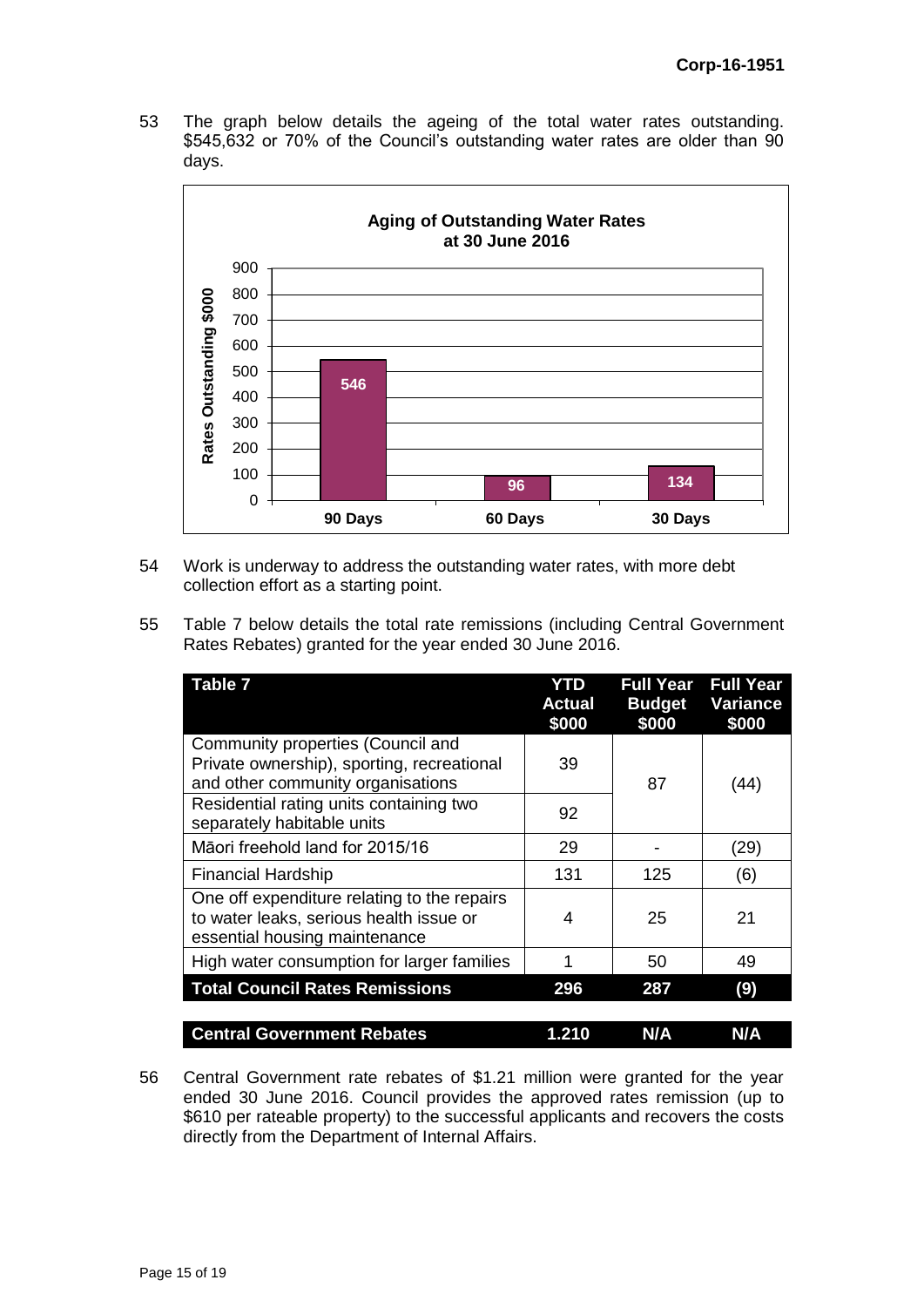# **Part H: Treasury Management**

#### **Summary**

- 57 New debt of \$20 million was issued during November and December 2015 to secure lower borrowing costs. \$10 million of new debt was issued to prefund \$10 million of debt maturing in December 2016 and a further \$10 million of new debt was issued to prefund Council's 2015/16 Capital Works Programme. All pre-funding was invested on fixed term deposits at the most favourable rate of return.
- 58 The Reserve Bank of New Zealand (RBNZ) delivered an unexpected fifth cut of 25 basis points (bps) to the Official Cash Rate (OCR) in March 2016, bringing it down to 2.25%.
- 59 Council's weighted average cost of funds has improved slowly as the Council takes advantage of lower interest rates. The weighted average costs of borrowing for the year ended 30 June 2016 was 5.42% compared to the budget of 5.80%.

#### **Net Debt**

- 60 Net debt is the measure of Council's total borrowings less cash on hand and cash investments (including Local Government Funding Agency (LGFA) Borrower Notes). Net debt is used to calculate three of Council's four Treasury Policy Limits.
- 61 Table 8 below shows the Council's actual net debt for the year ended 30 June 2016 against full year budget.

| Table 8               | <b>June YTD</b><br><b>Actual</b><br>\$000's | <b>Full Year</b><br><b>Budget</b><br>\$000's | <b>Full Year</b><br><b>Variance</b><br>\$000's |
|-----------------------|---------------------------------------------|----------------------------------------------|------------------------------------------------|
| <b>External debt</b>  | 160,022                                     | 148,848                                      | (11, 174)                                      |
| less borrower notes   | (2,400)                                     | (2,080)                                      | 320                                            |
| less cash investments | (15,442)                                    | (200)                                        | 15,242                                         |
| Net debt              | 142,180                                     | 146,568                                      | 4,388                                          |

62 Council's net debt at 30 June 2016 is \$4.39 million favourable to full year budget mainly due to \$4.80 million of planned 2015/16 capital works being carried over to 2016/17.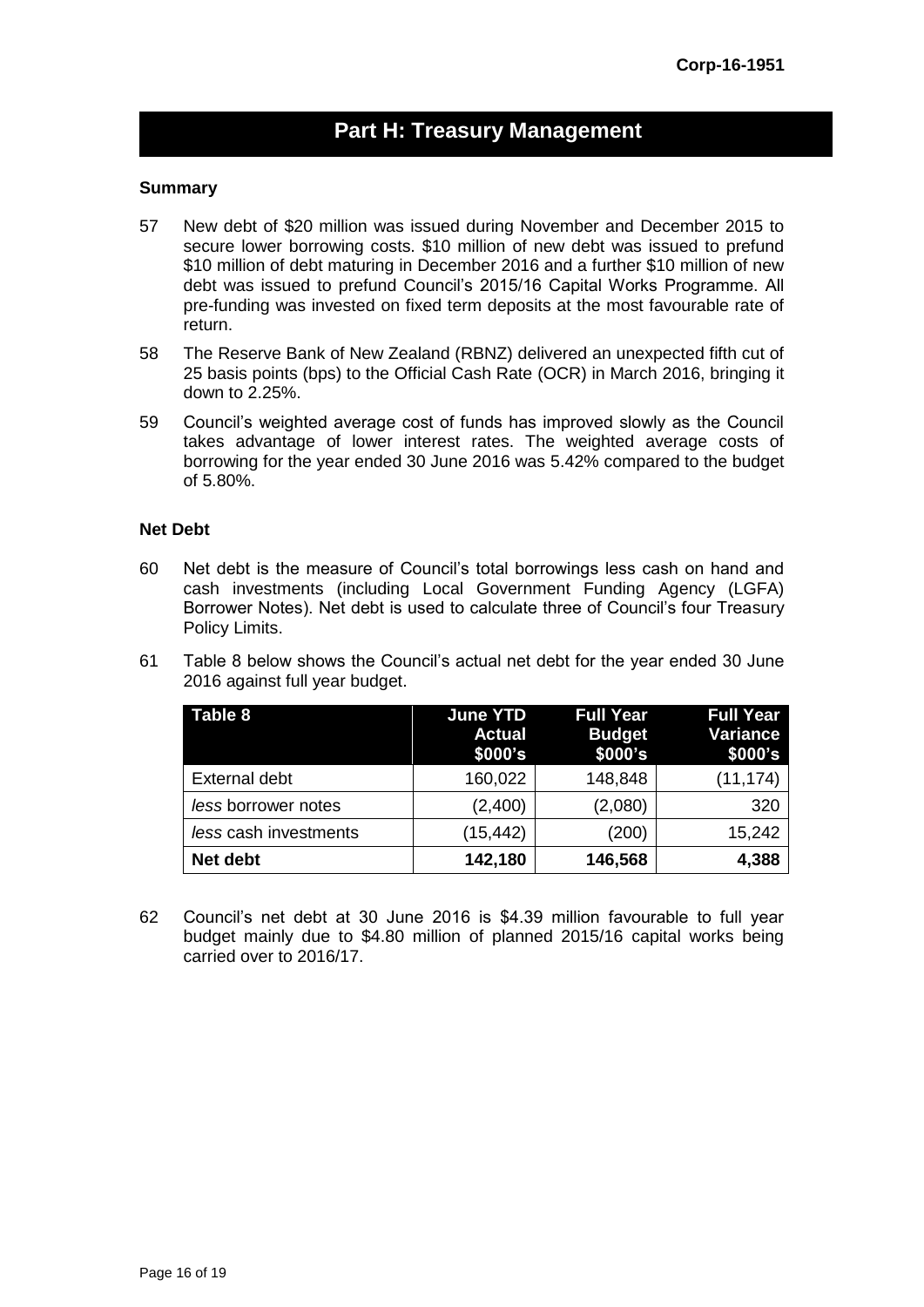#### **Treasury Policy Limits**

- 63 The Treasury Management Policy (Policy) contains four financial ratios with either a maximum or minimum policy limit.
- 64 The Policy sets the maximum limit for the ratio of net interest expense to total operating revenue of 20%. The chart below shows actual limits achieved for each quarter.



65 The Policy sets the minimum limit for the liquidity ratio of 110%. This is a measure of Council's available financial facilities compared to its current debt levels. The chart below shows actual limits achieved for each quarter.

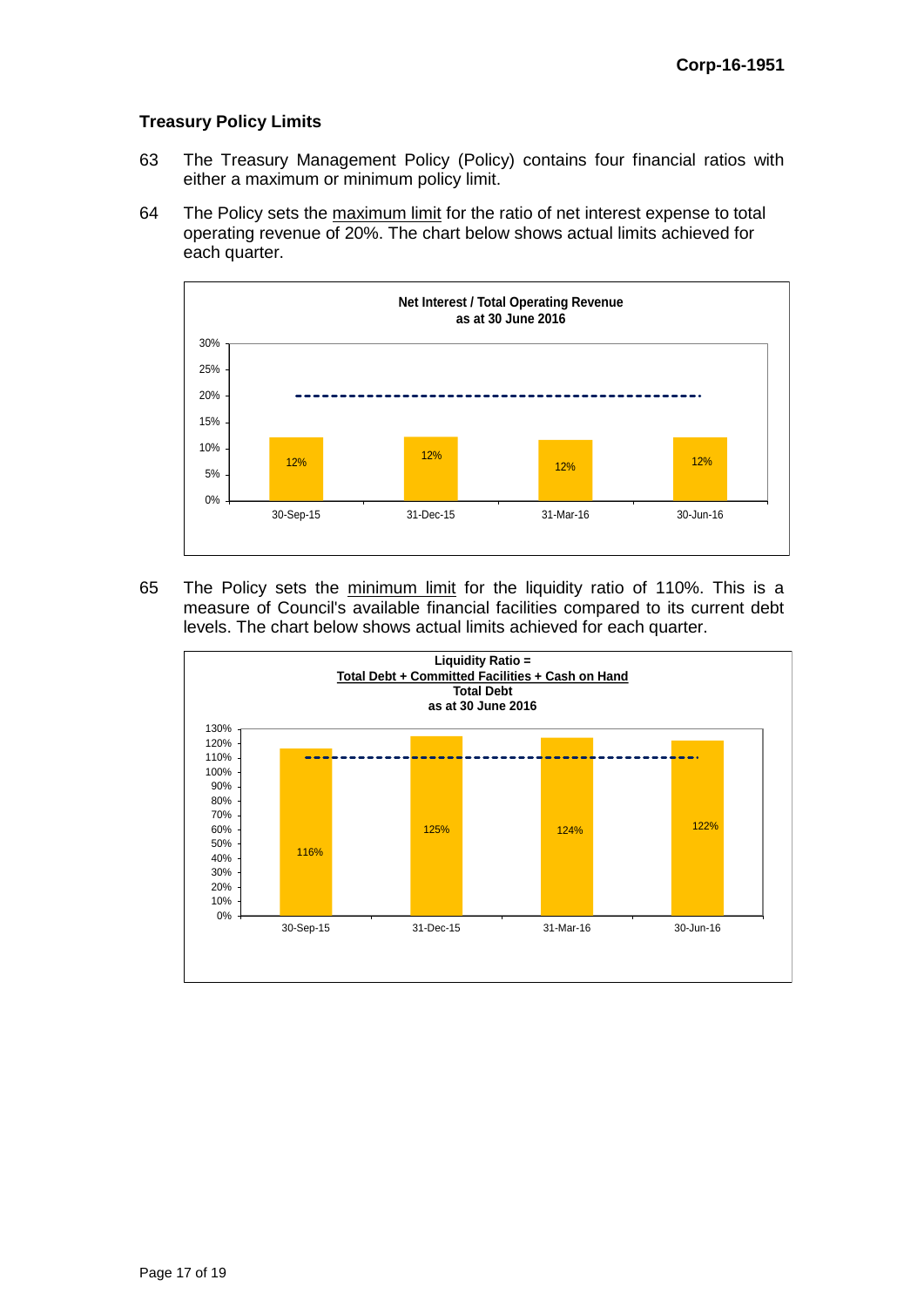66 The Policy sets the maximum limit for net debt to operating income of 240%. This is a measure of Council's ability to repay its debt from the operating revenue it receives during a given financial year.



67 The Policy sets the maximum limit for net debt to equity ratio of 20%. The chart below shows actual limits achieved for each quarter and also includes the uplift to the treasury ratio when excluding land under roads.



# **CONSIDERATIONS**

# Financial Consideration

68 The financial information as detailed in Parts A to H of this report (Corp-16- 1951) is unaudited. Best endeavours have been made by all Council Officers to ensure the accuracy, completeness and robustness of the financial information contained herein as at the time of issuance of this report.

# Legal Considerations

69 There are no legal considerations.

## **Consultation**

70 There is no requirement to consult on the issues discussed in this report.